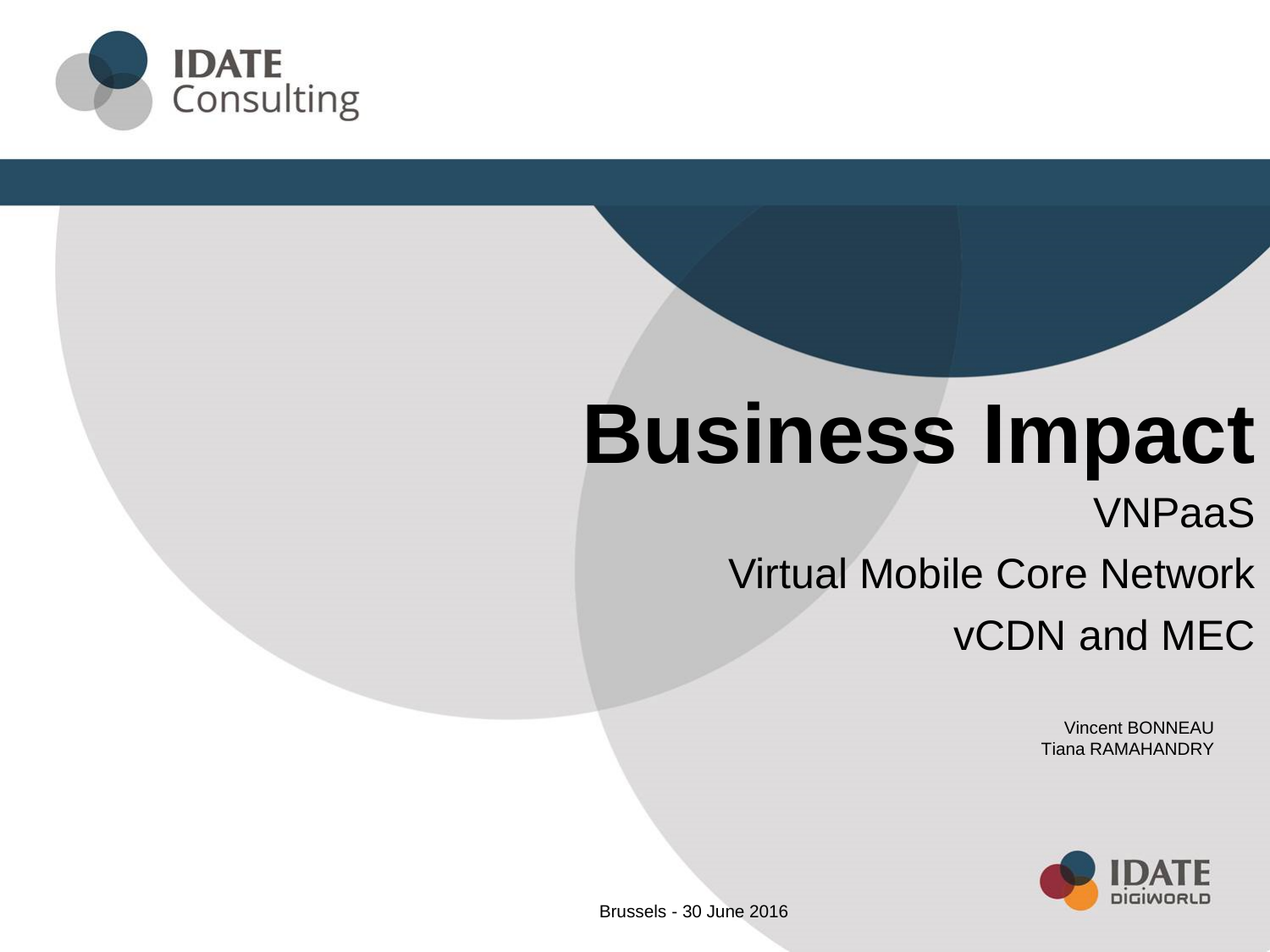# **Introduction to Virtual Network PaaS**

### **> VNPaaS concept blurred**

- Similar to conventional telco PaaS
	- VNPaaS provides companies with a platform allowing to run services without managing the underlying infrastructure at lower costs
	- o Multi-tenant characteristics : possibility to share the same platform between multiple third parties
- Specifically to VNPaaS
	- o Exposure of existing and new network services usually tied to hardware appliances under the form of VNFs
	- o Unlimited applications to be deployed

# **> Specific benefits identified from VNPaaS**

- Reduction of upfront CapEx leveraging on virtualization
	- o Resources added through software avoiding purchase and install of dedicated hardware appliances
	- o Resources dynamically allocated when needed (in case of disaster or congested zones)
	- o Resources shared and concurrently used between multiple users
- Reduction of OpEx directly linked with the reduction of hardware
- High level of flexibility

pigiwort.p

**Improved network assets utilization**



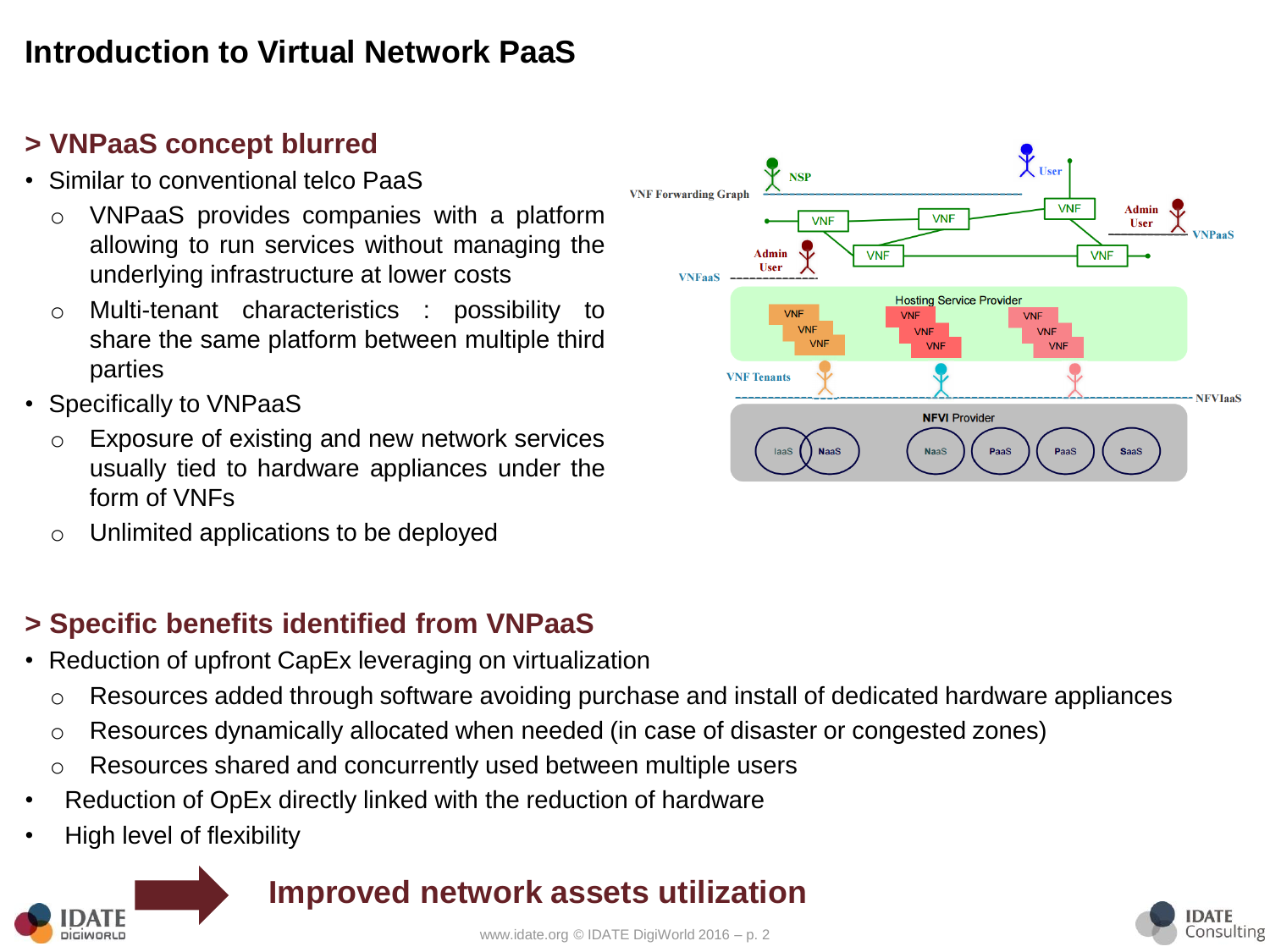## **Implication Virtual Network PaaS**

#### **> New revenue opportunities**

- Ability to offer a better proposition with VNPaaS compared to non virtualized PaaS
	- Broad variety of network services exposed, potentially more end users
	- High level of customization with possibilities to deploy new VNFs
	- Ability for end users to orchestrate and control VNFs
- Telcos already active in the cloud and capture less than 10% of the market in 2013
	- PaaS, the smallest cloud market weighting for 5%, estimated at 2.5 billion EUR in 2013
	- PaaS market expected to flourish driven by the innovation through apps (6.3 billion EUR in 2018)

#### **> Value chain impacts**

- Improve telco position in IT area also by hosting cloud infrastructure and by doing more integration
- Competitive advantage face to traditional PaaS providers
- Traditional equipment providers with the reduction of hardware required
- Virtualization specialists issued from SDN/NFV (not specifically to VNPaaS)
- Opportunity for new players to enter the market
	- Hosting companies
	- **Integrators**





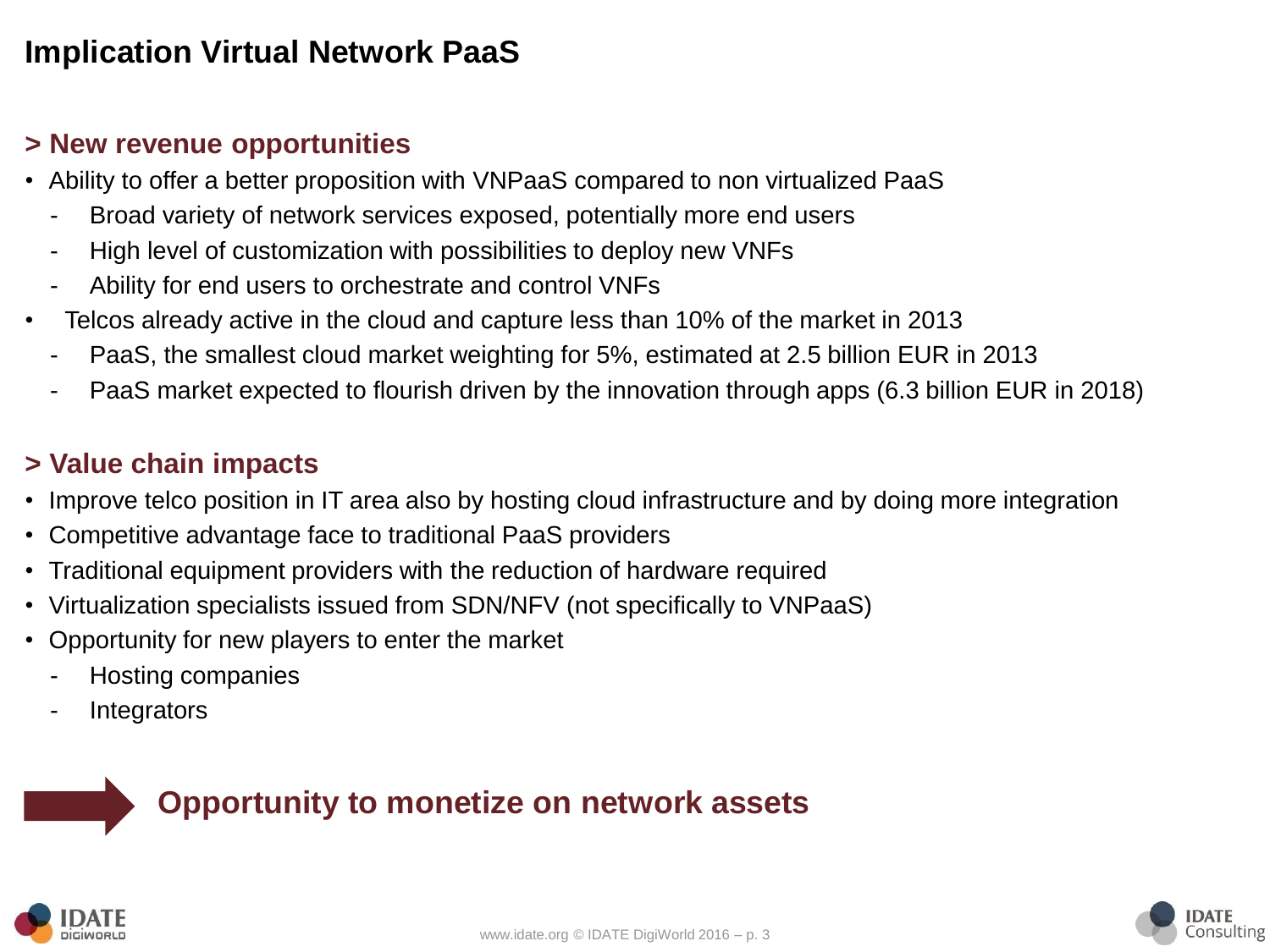# **Introduction to Virtual Mobile Core Network**

#### **> Focus on EPC**

- In line with 3GPP LTE mobile core network
- Clearly seen as a major application of SDN and NFV paradigms to provide new capabilities to support a variety of use cases
	- Comparable performance in terms of scaling
	- One or the whole EPC to be virtualized
	- Though critical elements subject to very fluctuating traffic and flows

# **> Specific benefits from deploying vEPC**

- Cost reduction
	- CapEx savings from the consolidation of the platforms to support the different mobile core network functions, reduction of dedicated physical hardware and related maintenance
	- Environmental savings
- Cost efficiency
	- Modular scalability, agility, elasticity as network demand evolves
	- Especially under peak usage and congested areas (e.g. natural disaster)
- Time to market acceleration (reduction of on-site deployment)
- Innovation through new classes of applications
	- Slicing, mobile core instances dedicated to specific services rather than unique

# **Leveraging vEPC to deliver innovative services at lower costs**

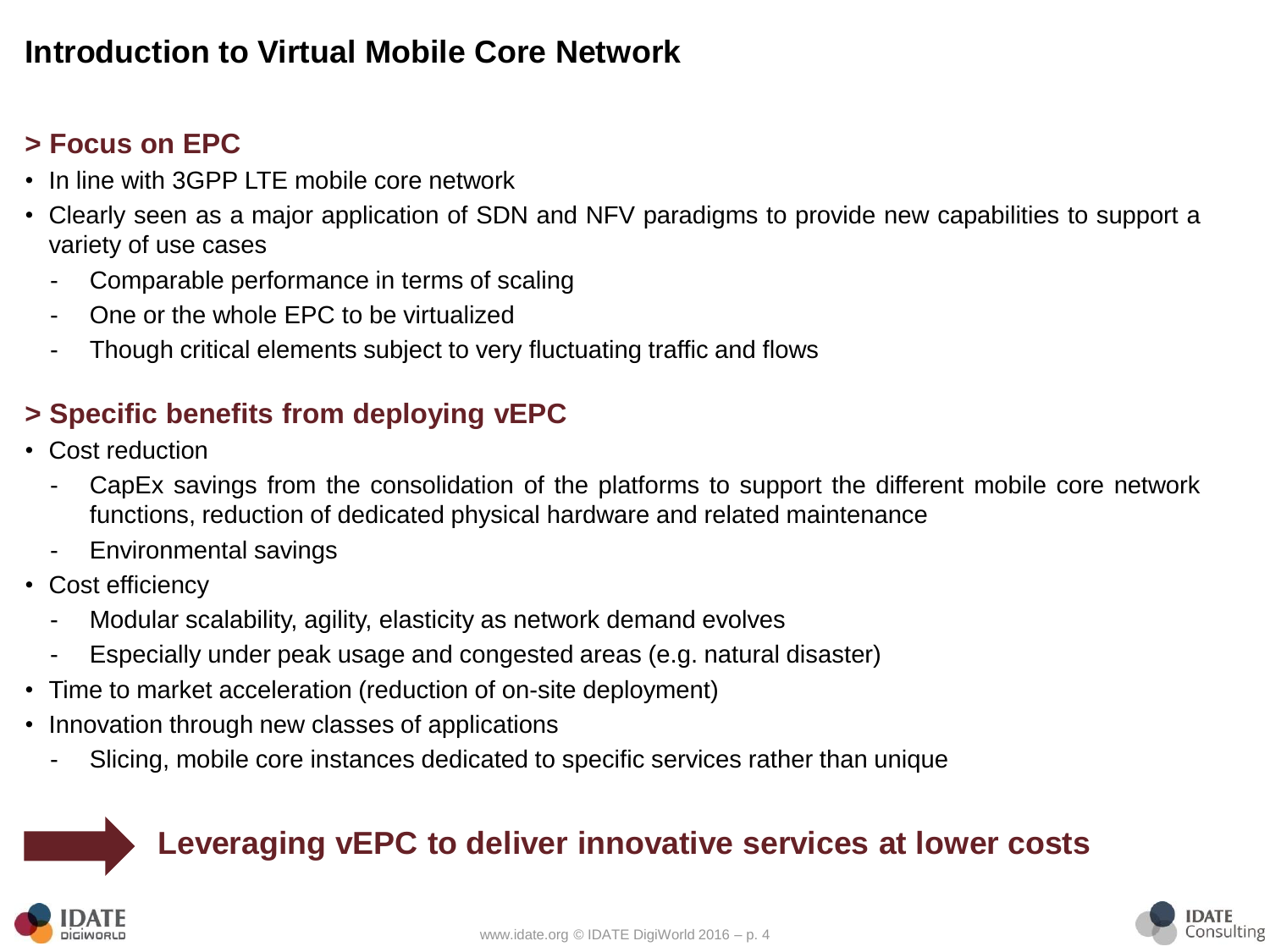# **Virtual Mobile Core Network**

#### **> New revenues opportunities**

- Mobile broadband
- VoLTE and Wi-Fi Calling
- Support for verticals
	- o IoT/M2M
	- o New model of MVNO
	- o Entreprise



### **> EPC value chain impacts**

- Strengthening telcos activities
- Improve telcos role in the IoT/M2M
- Strong competition in Mobile Core Network supply with aggressive players
	- Specialists of vEPC
	- Consolidation : Connectem acquired by Brocade, Starent by Cisco
- New players include integrators
- More end users with telecom and non-telecom companies



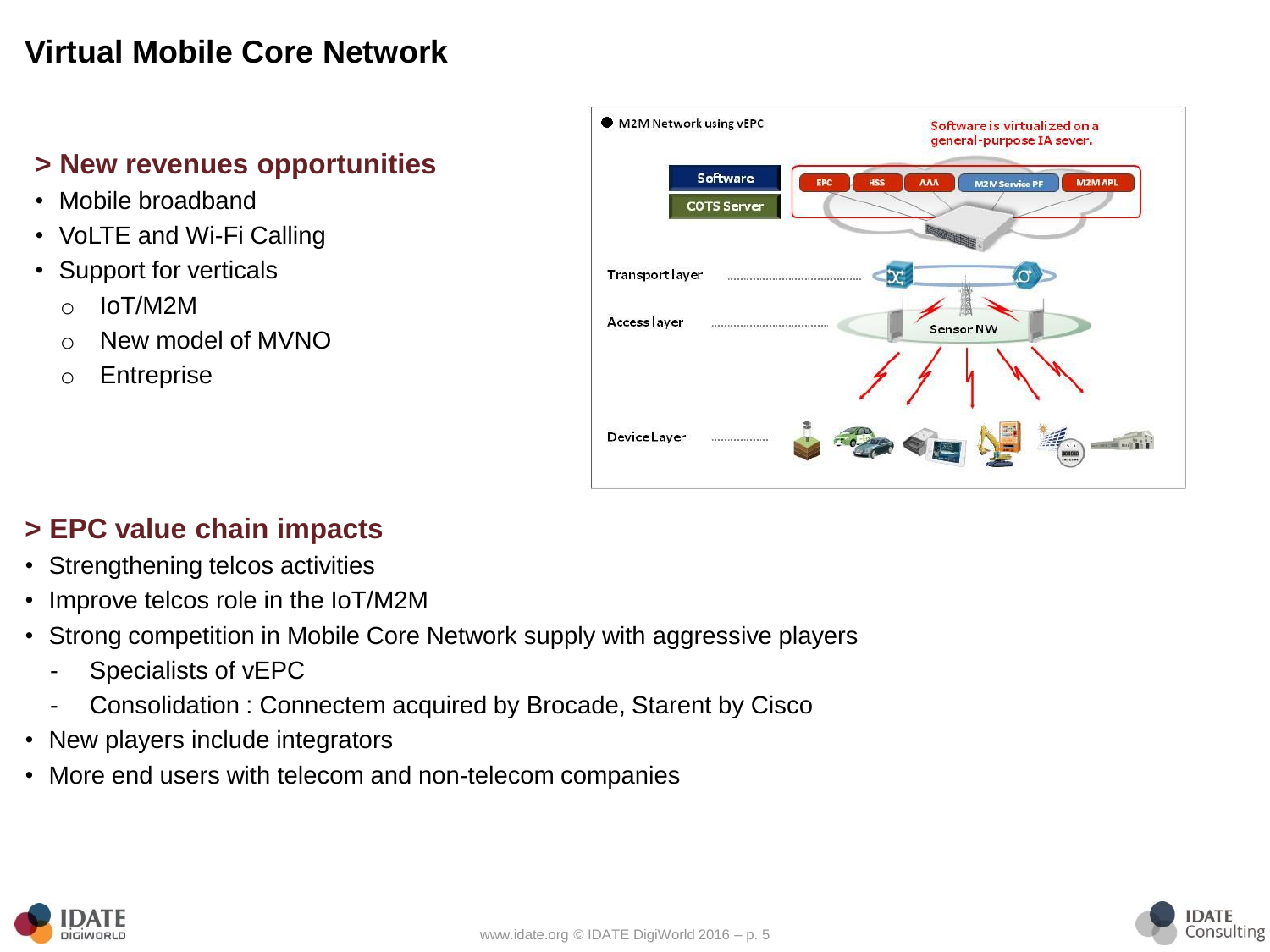# **Introduction : CDN and MEC**

#### **> Concepts existing before/without SDN/NFV CDN (Content Delivery Networks)**

- Delivery of large files (video)
- Delivery of small files (web)
- Acceleration

#### **MEC (Mobile Edge Computing)**

- Edge computing resources
- A computing version of video CDN (often essentially for fixed networks)
- New : mobile focus, even potentially at the eNB (but unlikely for cost reasons, at least for full scale deployments)
- Strong expectations through 5G







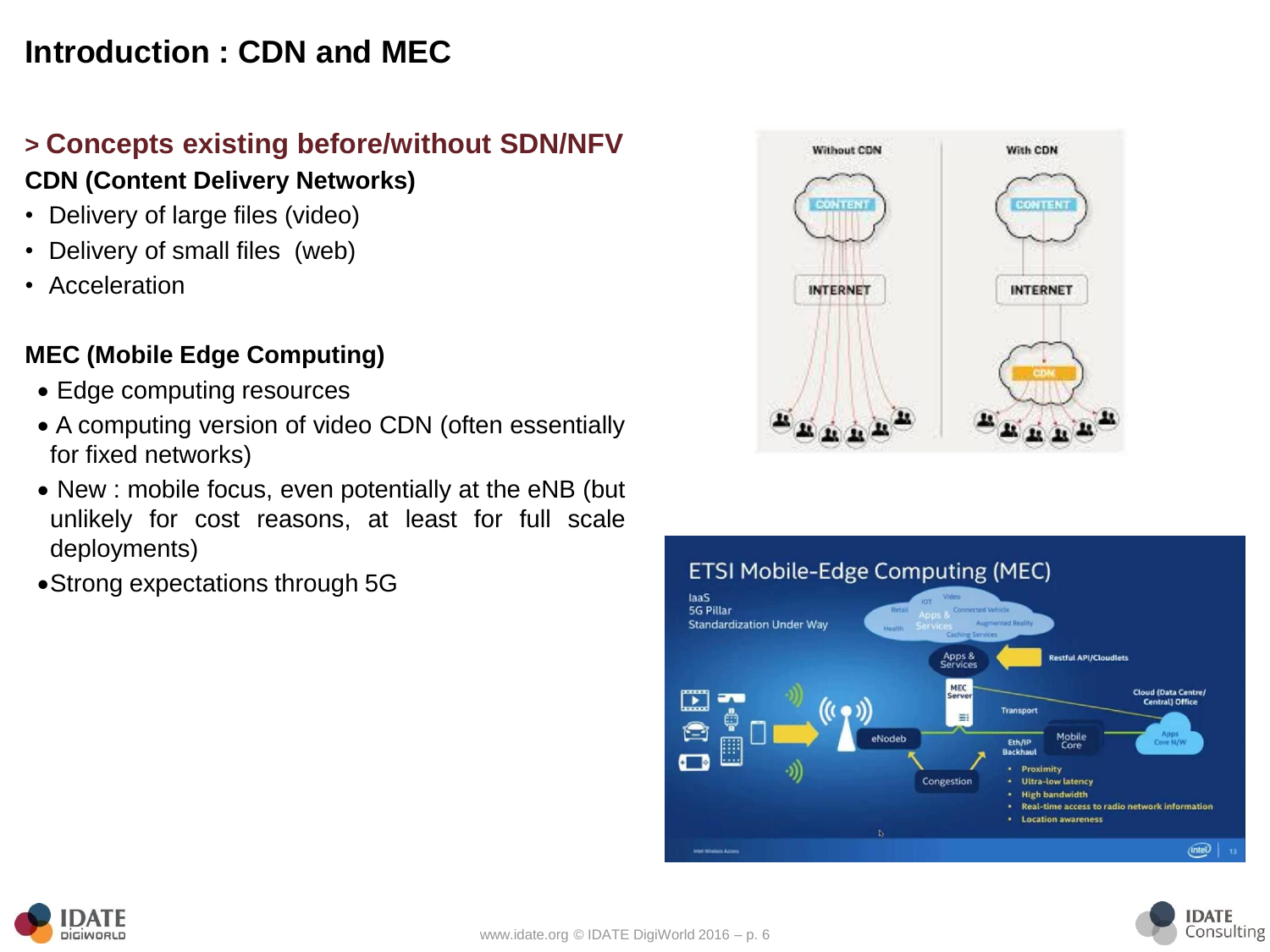# **vCDN**

# **> Usual benefits of CDN**

Edge caching and load balancing

- Reduce latency
- Reduce bandwidth costs (esp backhaul)

# **> Specific cost benefits with vCDN**

Deeper integration of all types of CDN (traditional and telcos). A better model than CDN-I (interconnection of telco CDNs) Shared hardware for vCDN

CAPEX impacts through generic hardware

- no need for video specific servers (and hardware independence)
- Unclear overall impacts due to server localization OPEX benefits
- Lower power consumption
- Less specialized staff
- Transit savings

Integration of software-based services

Indirect benefits on operations

### **> New Revenues opportunities**

- 2 sided approach for video delivery, similar to CDN in general
	- Wholesale (bandwidth, storage, computing, data)
	- Retail (QoS as a service, latency for gamers). Potential quite small here on the consumer markets.









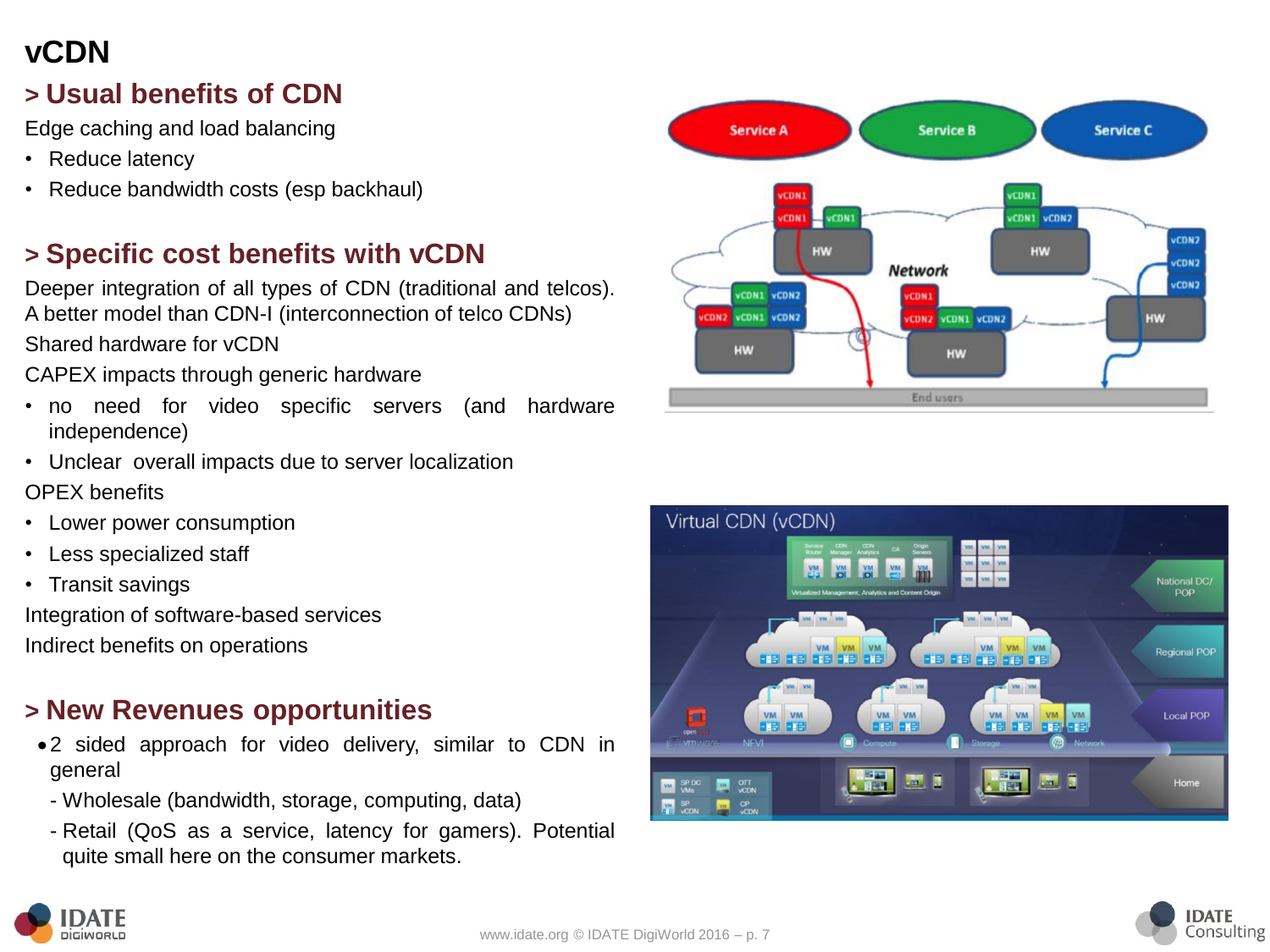# **MEC**

#### **> Usual benefits of MEC**

Bring economic benefits of cloud and IT at the edge of networks

- MEC is an enabler, in combination with SDN/NFV, rather than cost saving solution
- Partly similar to small cells in terms of potential markets

#### **> MEC cost benefits are more indirect**

More limited than with vCDN in general Higher efficiency of network (processing, radio resources, backhaul)

#### **> New Revenues are the focus**

- Benefits in markets leveraging
	- Low latency
	- Proximity and location awareness
	- Edge isolation
	- High bandwidth locally
	- Real-time insight of (local) network
- Numerous potential use cases, but with some high degree of competition
- Augmented reality, video delivery in stadiums, IoT/M2M (especially connected cars), enterprise services (voice, data), analytics, local-based services





- A distributed caching technology can provide backhaul and transport savings and improved QoE
- $\left\langle \right\rangle$ Potential to reduce backhaul capacity requirements by up to 35%. Local Domain Name System (DNS) caching can reduce web page download time by 20%